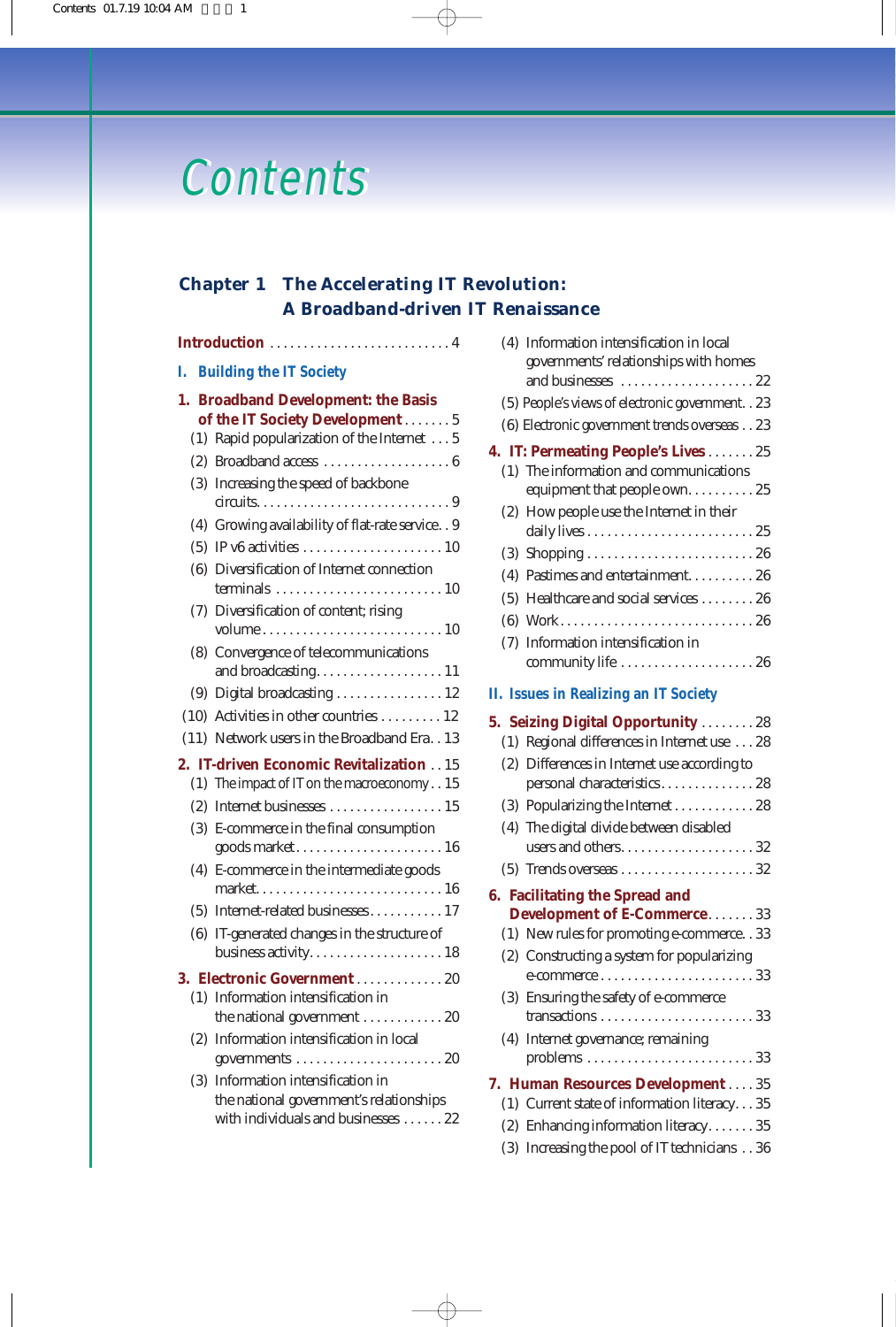| <b>8. Ensuring Information Security  37</b>       |  |
|---------------------------------------------------|--|
| (1) Illegal access; computer viruses 37           |  |
| (2) Illegal and harmful information $\ldots$ . 38 |  |
| (3) Protecting personal information $\ldots$ . 39 |  |
| <b>III. Developing a National IT Strategy</b>     |  |
|                                                   |  |
| 9. Mapping Out the National IT Strategy. . 40     |  |
| (1) Building a strategic system that will         |  |
| usher in an IT society  40                        |  |
| (2) Basic policies for promoting the IT           |  |
|                                                   |  |
| (3) The MPHPT's comprehensive role                |  |

| <b>10. Policies for Creating an Environment</b><br><b>That Will Bring About the IT Society. . 42</b> |                                            |
|------------------------------------------------------------------------------------------------------|--------------------------------------------|
|                                                                                                      | (1) Formation of the world's most advanced |
|                                                                                                      | information and communications             |
|                                                                                                      |                                            |
|                                                                                                      | (2) Promoting education and nurturing      |
|                                                                                                      | human resources 42                         |
|                                                                                                      |                                            |
|                                                                                                      | (4) Promoting information intensification  |
|                                                                                                      | in the national government and             |
|                                                                                                      | local governments 43                       |
|                                                                                                      | (5) Ensuring the safety and reliability of |
|                                                                                                      | advanced networks  43                      |
|                                                                                                      | (6) Comprehensive problems  44             |

## **Chapter 2 Current Status of Information and Communications**

| 1. The Information and |                                                            |
|------------------------|------------------------------------------------------------|
|                        | <b>Communications Industry 46</b>                          |
|                        | $(1)$ Gross domestic output $\dots\dots\dots\dots\dots$ 46 |
|                        |                                                            |
|                        | (3) Employment  46                                         |
|                        |                                                            |
|                        |                                                            |
|                        |                                                            |
|                        | (7) Capital investment  49                                 |
|                        | (8) Sector reorganization  50                              |
|                        | (9) Information and communications                         |
|                        |                                                            |
|                        | <b>2. Information and Communications</b>                   |
|                        | <b>Networks</b> 51                                         |
|                        | (1) Mobile telecommunications 51                           |
|                        |                                                            |
|                        |                                                            |
|                        |                                                            |

(4) The postal network  $\dots\dots\dots\dots\dots\dots \dots 51$ 

| 3. Development of Information and        |
|------------------------------------------|
| <b>Communications Services  52</b>       |
| (1) Telecommunications carriers  52      |
| $(2)$ Telecommunications services 52     |
|                                          |
| (4) Broadcasting services 55             |
|                                          |
| <b>4. Information and Communications</b> |
| <b>Technology</b> 57                     |
|                                          |
|                                          |
| 5. The Postal Services 58                |
|                                          |
|                                          |
|                                          |
|                                          |
| <b>6. Trends Abroad</b> 59               |
|                                          |
|                                          |
|                                          |
|                                          |

## **Chapter 3 Trends in Information and Communications Policy**

| 1. The Government's Efforts to Bring     |
|------------------------------------------|
| <b>About an Advanced Information and</b> |
| <b>Communications Network Society 62</b> |

(1) A Policy Package for New Economic Development toward the Rebirth of Japan. . 62

| (2) New Action Plan for Economic Growth. . 62                                                                                                                                                                                                                                                                                 |  |
|-------------------------------------------------------------------------------------------------------------------------------------------------------------------------------------------------------------------------------------------------------------------------------------------------------------------------------|--|
| $(0)$ $\mathbf{r}$ $\mathbf{r}$ $\mathbf{r}$ $\mathbf{r}$ $\mathbf{r}$ $\mathbf{r}$ $\mathbf{r}$ $\mathbf{r}$ $\mathbf{r}$ $\mathbf{r}$ $\mathbf{r}$ $\mathbf{r}$ $\mathbf{r}$ $\mathbf{r}$ $\mathbf{r}$ $\mathbf{r}$ $\mathbf{r}$ $\mathbf{r}$ $\mathbf{r}$ $\mathbf{r}$ $\mathbf{r}$ $\mathbf{r}$ $\mathbf{r}$ $\mathbf{r}$ |  |

(3) Internet Fair 2001 Japan. . . . . . . . . . . . . 62

#### **2. Promoting Information and Communications Reform**. . . . . . . . . . . 63

(1) Introduction of a new tariff system . . . . 63